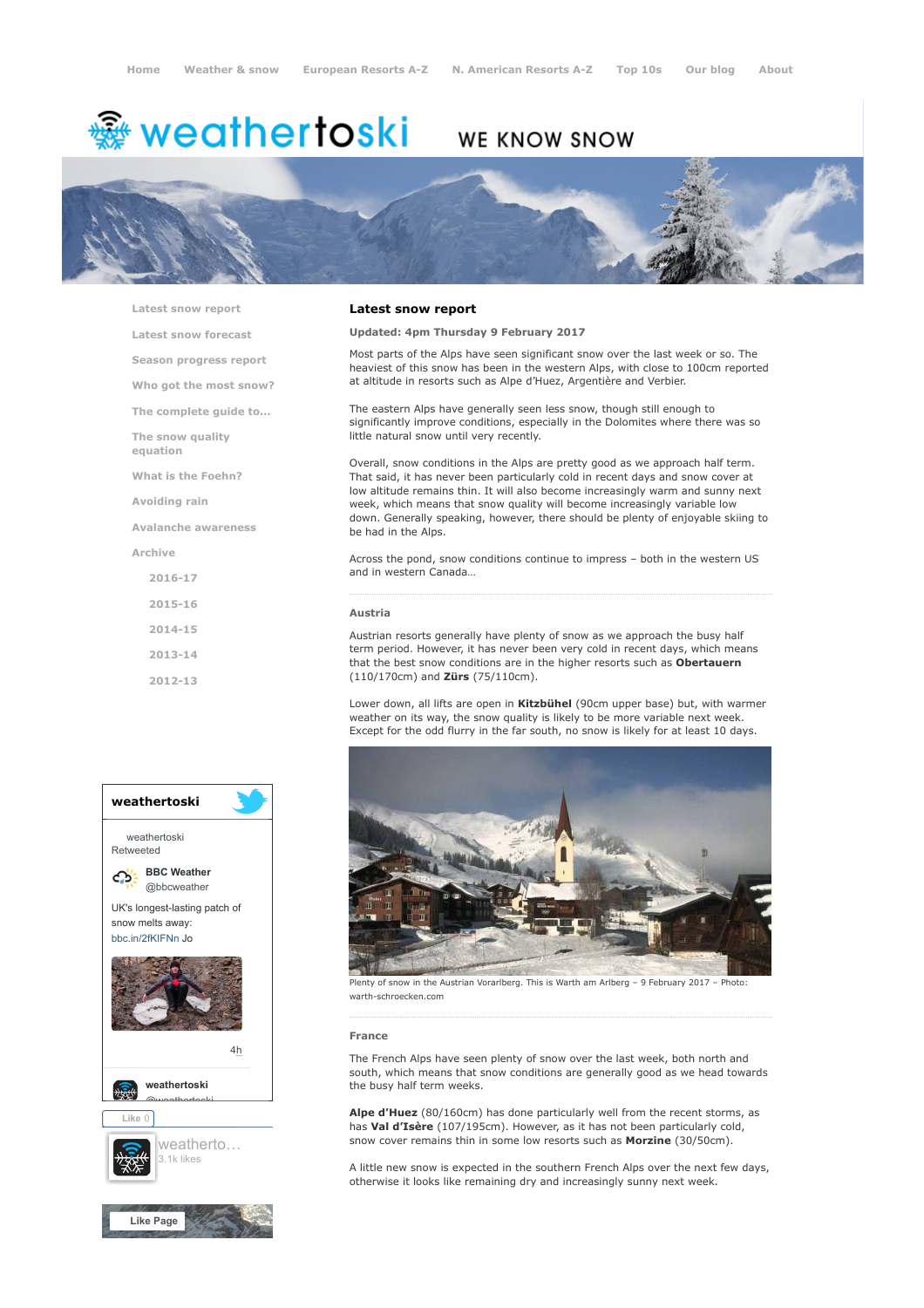Follow me on: **Lwitte** 

[Tweet](https://twitter.com/intent/tweet?original_referer=https%3A%2F%2Fwww.weathertoski.co.uk%2Fweather-snow%2Farchive%2Fsnow-report-09-02-2017%2F&ref_src=twsrc%5Etfw&text=Weather%20to%20ski%20-%20Snow%20report%20-%209%20February%202017&tw_p=tweetbutton&url=https%3A%2F%2Fwww.weathertoski.co.uk%2Fweather-snow%2Farchive%2Fsnow-report-09-02-2017%2F)

Tweet this page





# Contact us...

Got a burning question about weather or snow conditions in the Alps? [Contact us](https://www.weathertoski.co.uk/about-1/contact-us/) and we'll do our best to answer it...

E: [info@weathertoski.co.uk](mailto:fraser@weathertoski.co.uk)

T: +44 (0)20 3151 3154



Glorious skiing conditions up top in Megève – 9 February 2017 – Photo: megeve.com

#### Italy

All Italian resorts have seen fresh snow in recent days which means that, onpiste at least, conditions are pretty good as we approach the busiest period of the season.

It certainly looks and feels more wintry in the Dolomites than it did earlier in the season, with base depths now 30/50cm in Arabba and 50/90cm in Madonna di Campiglio.

The deepest natural cover and best off-piste opportunities, however, are in the resorts of the western Alps such as Courmayeur (35/100cm) and Champoluc (40/175cm).

Some snow is expected here and there over the next few days, especially in the western Italian Alps, before it turns sunny everywhere later next week.



Plenty of snow in the Livigno valley – 9 February 2017 – Photo: snow-eye.com

#### Switzerland

All Swiss ski resorts have seen new snow in recent days, which means that snow conditions are generally quite good as we approach half term.

Verbier (35/160cm) is in excellent shape right now, especially at altitude where there are plenty of off-piste opportunities (guide always recommended). Lower down and further north, Wengen (45/95cm) is also reporting some fabulous conditions even snow depths remain relatively modest.

Some snow is forecast in the far south (e.g. Zermatt, 20/145cm) over the next few days otherwise most Swiss resorts are looking at an extended period of dry, often sunny and increasingly mild weather, which may start to affect the quality of the snow on the lowest slopes.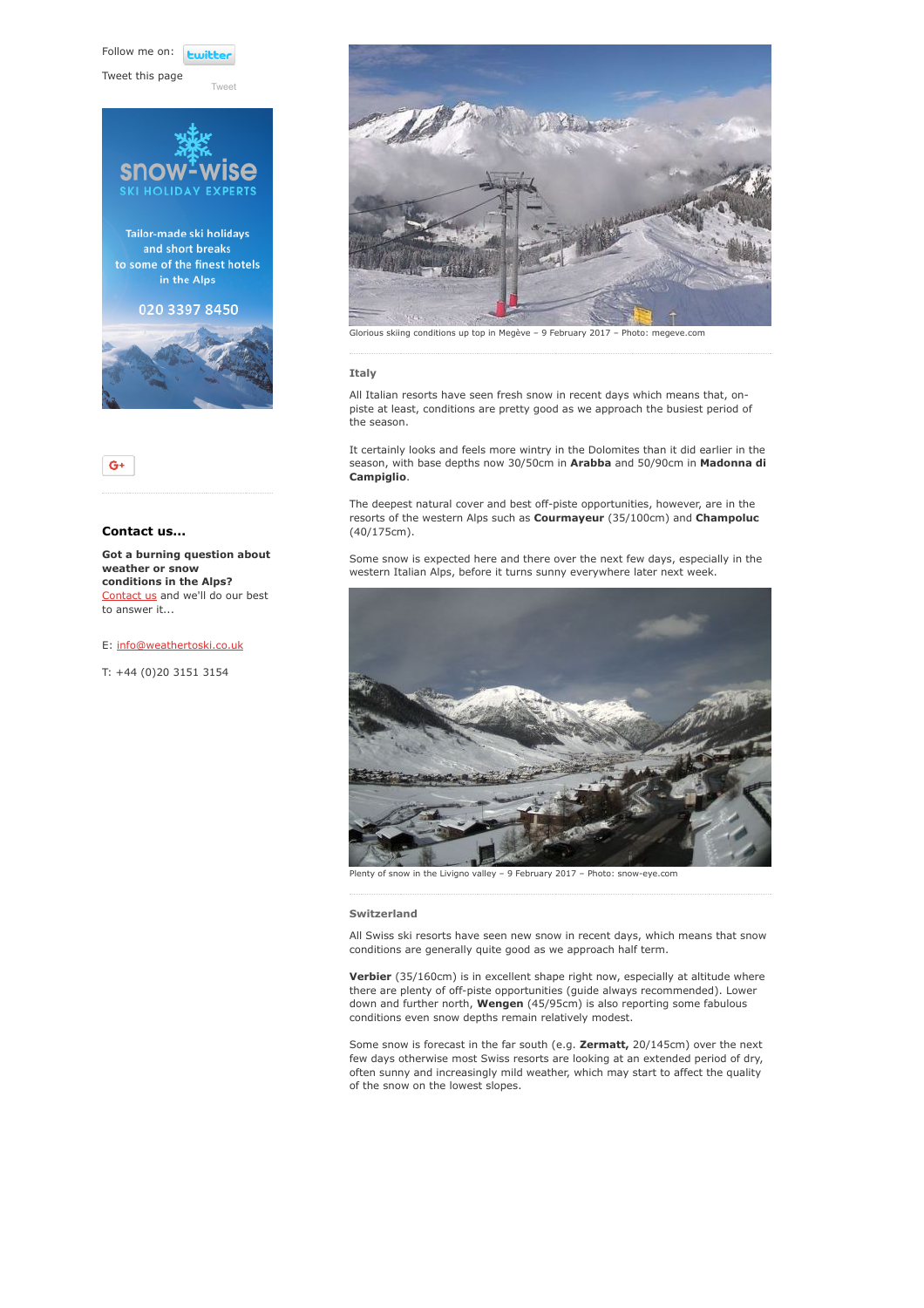

### Rest of Europe

Snow cover in the Pyrenees is excellent right now with 160/240cm of settled snow in Spain's Baqueira Beret and 100/190cm in Andorra's Arcalis. Further snow is likely over the next few days before the weather settles down a bit later next week.

There are no problems with snow in Bulgaria either, with 130/155cm of snow depending on altitude in **Borovets**.

Scandinavian resorts haven't seen a great deal of fresh snow recently but, onpiste at least, conditions remain reasonable in most resorts, with a 65cm upper base in Finland's Ruka and 66cm in Sweden's Åre. That said, Norway's Hemsedal could do with a dump. Most lifts are open but mid-mountain base depths are barely 20cm.

Skiing is available in Scotland again after a miserable first half to the season, with base depths of 20/30cm in Cairngorm where about half the lifts are now open.



Excellent snow conditions in the French Pyrenees right now – 9 February 2017 – Photo: grandtourmalet.com

## USA

Snow conditions continue to impress across most western US resorts. In California, Mammoth has seen another metre of snow in the last week with upper base depths now approaching 8m!

In Wyoming, Jackson Hole is also continuing its bumper season with 182cm reported in the last seven days and base depths now at 215/307cm depending on altitude.

Over in Colorado, recent snowfalls have been more modest but excellent skiing conditions are still being reported in both Vail (132cm mid-mountain) and Aspen (165cm mid-mountain).

#### Canada

Snow conditions are excellent in Whistler (268cm upper base) right now, especially at altitude, with lots of fresh snow in the last week and another storm in progress.

There is also fresh snow in the **Banff/Lake Louise** area, where base depths are a very solid 109/160cm.